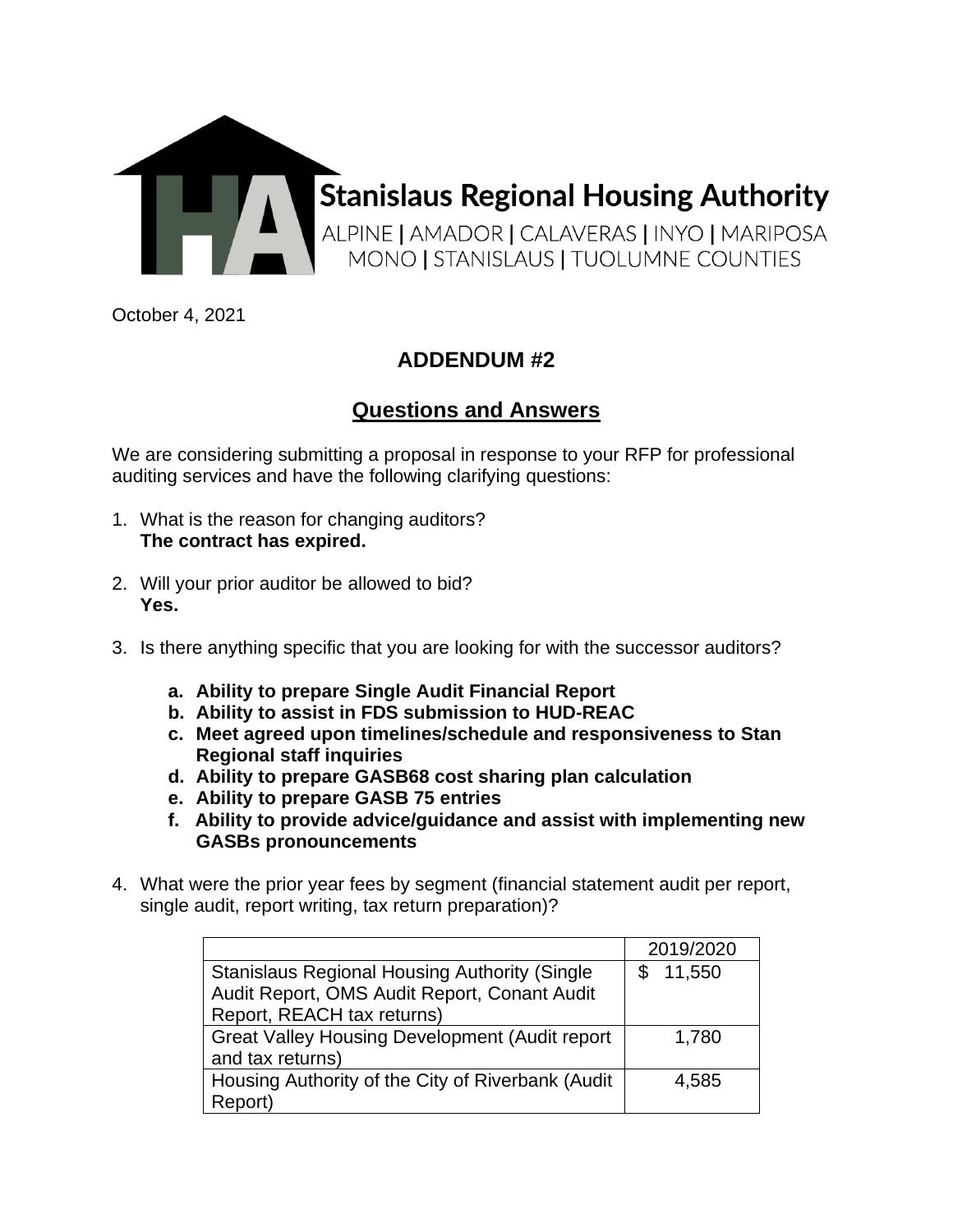- 5. Were any additional fees billed by the prior audit firm as a result of the significant number of internal control and/or compliance findings reported? **No.**
- 6. Are there any new audit services requested in this RFP that were not included in the prior year fees?

**Yes.** 

- **1. Additional audit report for Kansas House project utilizing the No Place Like Home Funds. The audit must be performed in accordance with "Audited Financial Statements Handbook for Multifamily Rental Housing", which is due 90 days after the end of each fiscal year.**
- **2. California Franchise Tax Board Form 568 and coordinate the annual process with other CPA, whom prepares the partnership tax return for Oak Leaf LP tax return.**
- 7. How many members of the audit team were onsite? **One managing partner.**
- 8. How long were they onsite? **Unknown. The contract was a flat rate for services, not time and material.**
- 9. When is the expected delivery report of the financial statements? When do you expect the FY 2020 report to be issued? **As stated in the RFP, Stan Regional requires that the single audit report shall be submitted within 240 days after the closing of the Stan Regional's fiscal year end.**

**Financial statement and compliance audit of Conant Place and Kansas House projects have a due date of 90 days after the projects' fiscal year ending date.**

**Financial Statements and auditor's report for the State of California Migrant Farm Worker Housing Program for the purpose of complying with the accounting requirements of the Office of Migrant Services (OMS) of the California Department of Housing and Community Development. Stan Regional requires the audit report to be submitted by January 31st each fiscal year.**

## **The FY 2020 reports have been completed.**

10.Were there any audit adjustments during the prior year's audit? a. If so, how many? **No, there were no audit adjustments during the prior year's audit.**